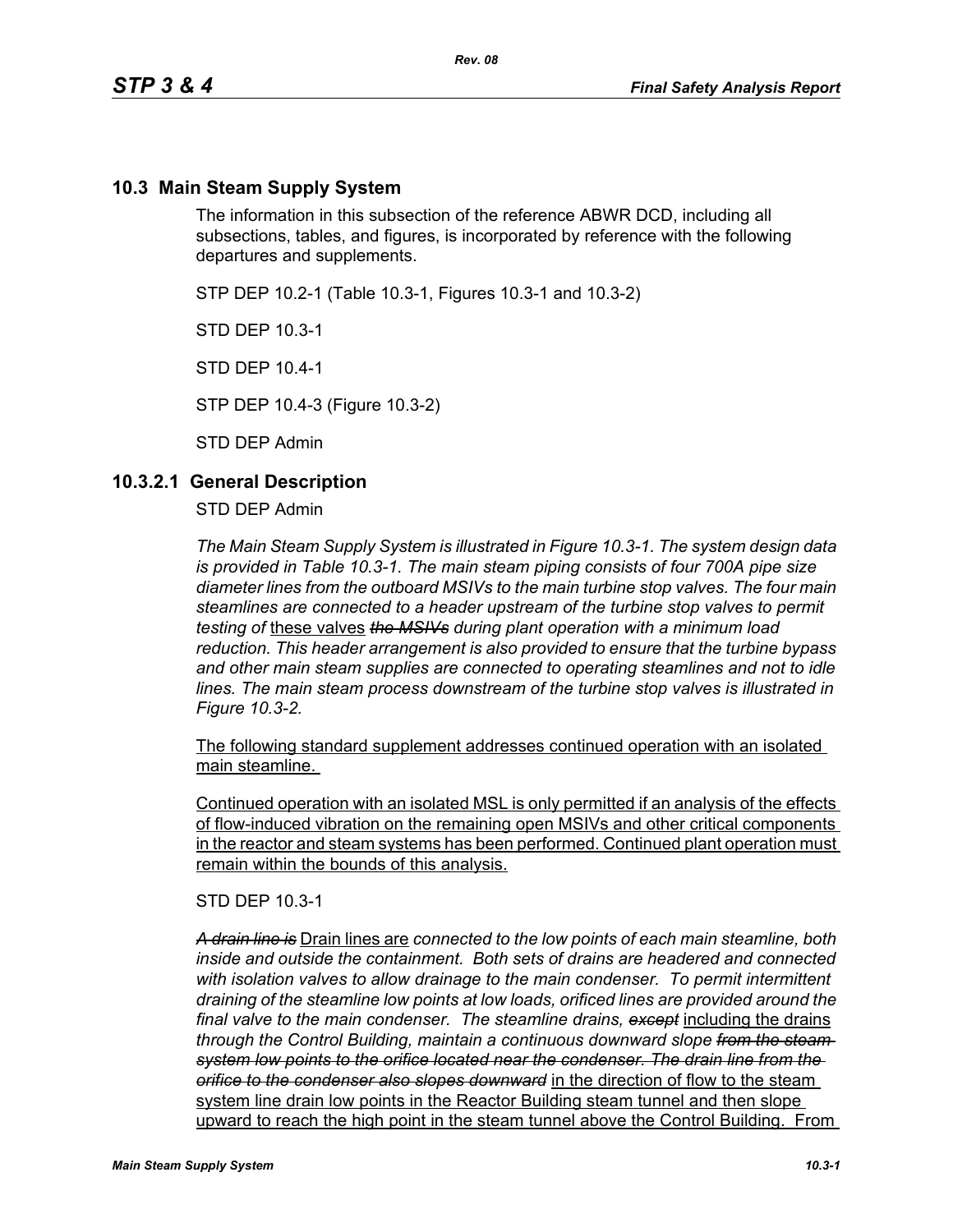this high point in the Control Building, the lines slope downward in the direction of flow to the Nuclear Island-Balance of Plant piping interface one meter outside of the Control Building. Although the drain lines flow upward for a portion of their travel, the differential pressure between the condenser and main steam lines, combined with the bypass and orifice isolation valves in the drain lines, which are controlled by reactor pressure and power, respectively, ensure complete drainage while preventing water hammer*. To permit emptying the drain lines for maintenance, drains are provided from the line low points going to the radwaste system.*

*The drains from the steamlines inside containment are connected to the steamlines outside the containment to permit equalizing pressure across the MSIVs during startup and following a steamline isolation.*

The Main Steam System contains the radioactive steam which passes the main steam isolation valves before they close to isolate the reactor under emergency conditions. This function of containing steam is done by the main steam piping, turbine bypass piping and steam drain piping discharging to the condenser.

The main steam piping and branch lines, 2-1/2 inches in diameter and larger, from (but not including) the outboard MSIVs to the turbine stop valves and to the turbine bypass valves are Quality Group B in accordance with the construction and quality requirements, ASME B&PV, Section III, Division 1, Subsection NC-Class 2, Nuclear Plant Components. The main steam lines from the seismic restraint on the outboard side of the outermost MSIVs, and all branch lines 2-l/2 inches in diameter and larger (including lines and valve supports), are designed by the use of an appropriate dynamic seismic system analysis, to withstand the safe shutdown earthquake (SSE) design loads for the ABWR standard plant in combination with other appropriate loads, within the limits specified for Class 2 pipe in Section III of the ASME B&PV Code. Lines smaller than 2-l/2 inches in diameter, the rupture of which could result in bypass of the main condenser, are designed to withstand the SSE design loads for the ABWR standard plant in combination with other appropriate loads. The mathematical model for the dynamic and seismic analyses of the main steam lines and branch line piping includes the turbine stop valves and piping to the turbine casing.

## **10.3.2.3 System Operation**

STD DEP 10.4-1

*Normal Operation — At low plant power levels, the Main Steam System may be used to supply steam to the turbine gland steam seal system. At high plant power levels, turbine gland sealing steam is normally supplied from the high pressure heater drain tank or related turbine extraction.* During startup, the turbine gland seal steam system is supplied from the auxiliary boiler. At a sufficient pressure during reactor startup and up to rated power operation, seal steam is supplied by the gland steam evaporator. The source of heating steam for the evaporator is main steam or turbine extraction steam.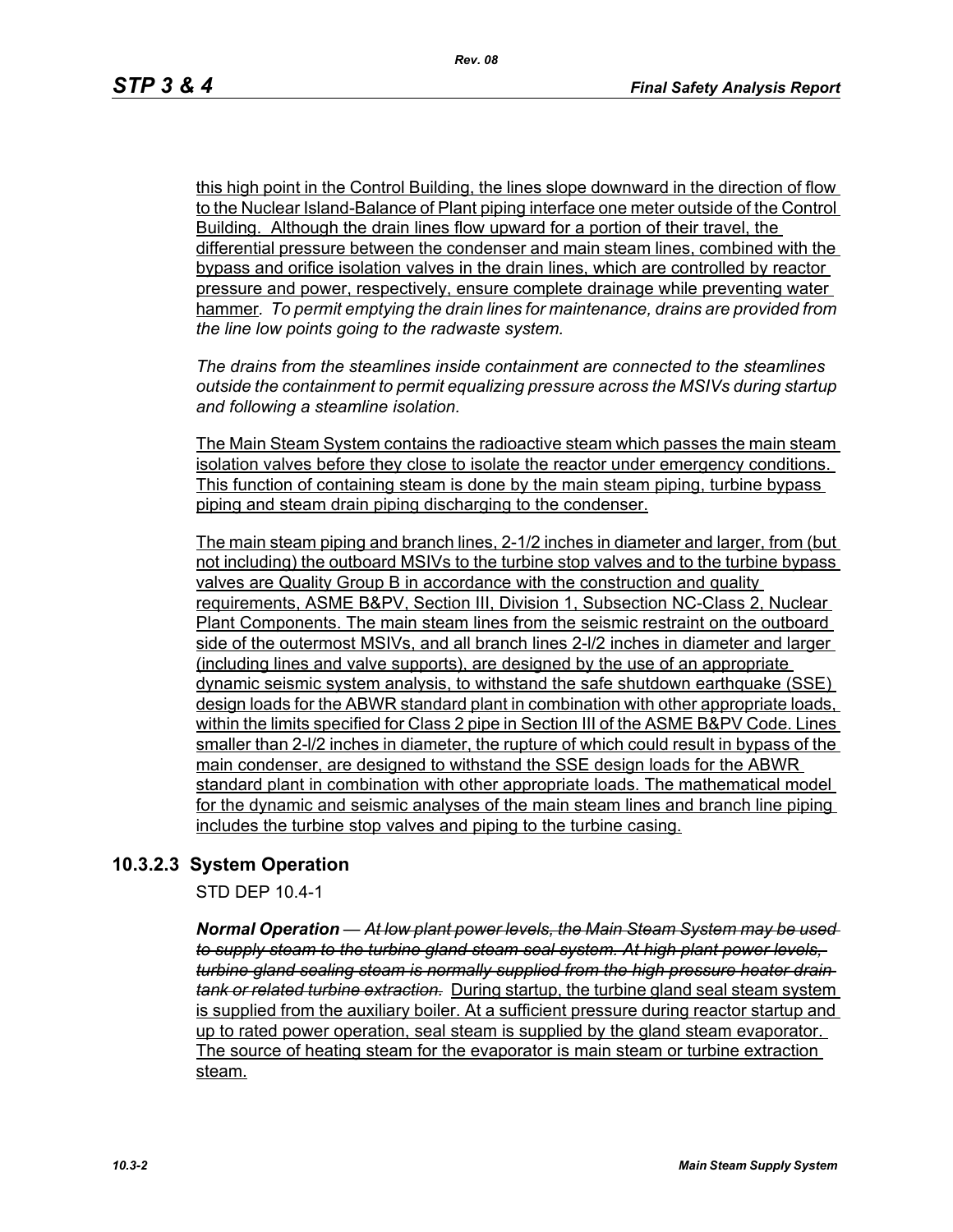# **10.3.7 COL License Information**

# **10.3.7.1 Procedures to Avoid Steam Hammer and Discharge Loads**

The following site-specific supplement addresses COL License Information Item 10.4.

Operating and maintenance procedures that include precautions to avoid steam hammer and relief valve discharge loads are prepared in accordance with the Plant Operating Procedure Development Plan described in Subsection 13.5.3.1.These precautions include a sufficiently long main steamline warm-up period, including a turbine soaking period, during which the low point drain valves are opened to ensure that no condensed steam remains in the main steamlines when the drain valves are closed. Additionally, maintenance procedures provide for the routine inspection of the low point drain collection pots to ensure that they are operating properly.

# **10.3.7.2 MSIV Leakage**

The following standard supplement addresses COL License Information Item 10.5.

The MSIVs are designed to limit the leakage to less than 66.1 liters/min for all four lines, at a pressure corresponding to the calculated peak containment pressure for design basis accidents given in Table 6.2-1.

| <b>Main Steam Piping</b>                                                                   |  |
|--------------------------------------------------------------------------------------------|--|
| Design flow rate at 6.79 MPaA and 0.40% moisture,   ~ <del>7.71E+06</del> 7.65E+06<br>kg/h |  |

#### **Table 10.3-1 Main Steam Supply System Design Data**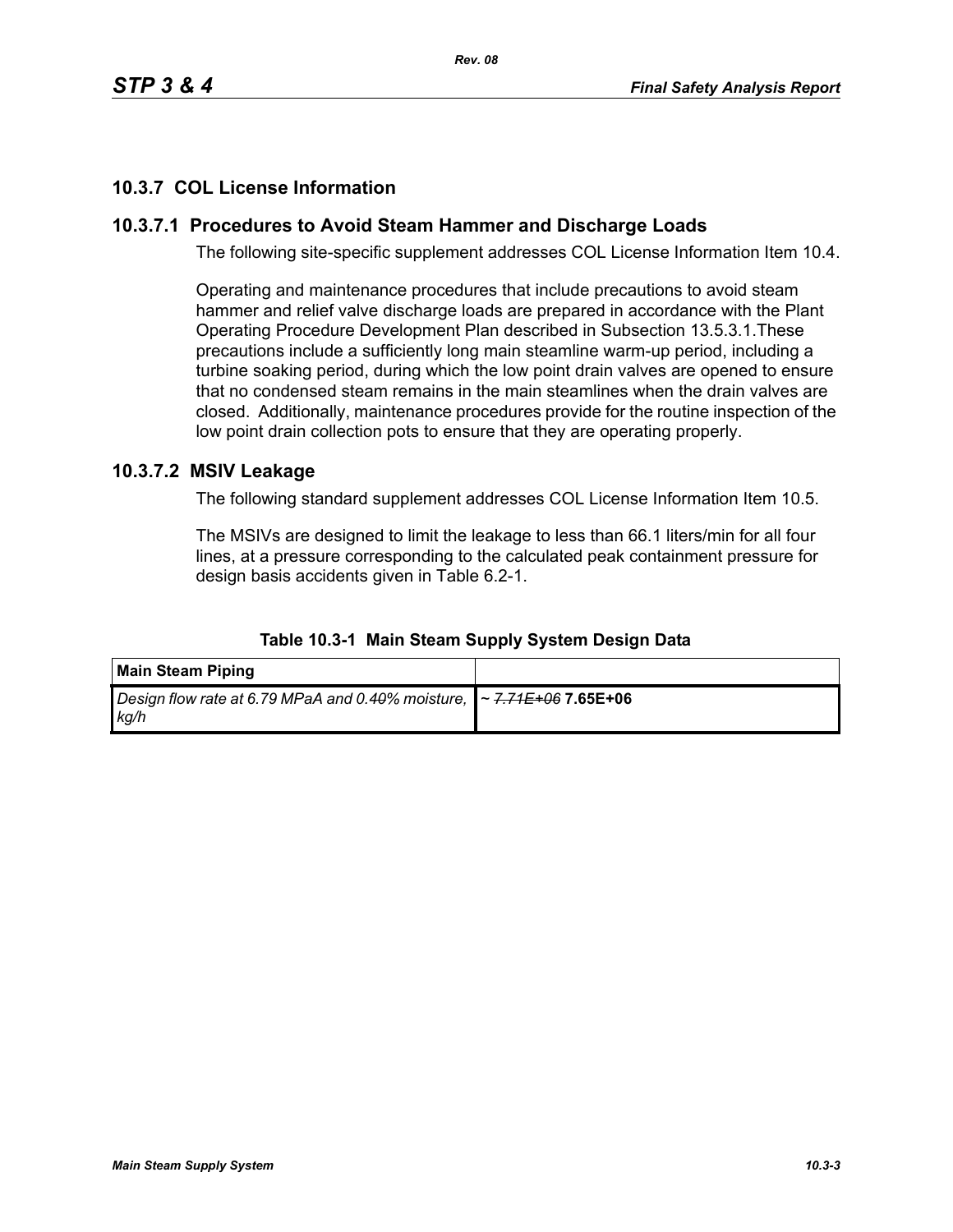



*Rev. 08*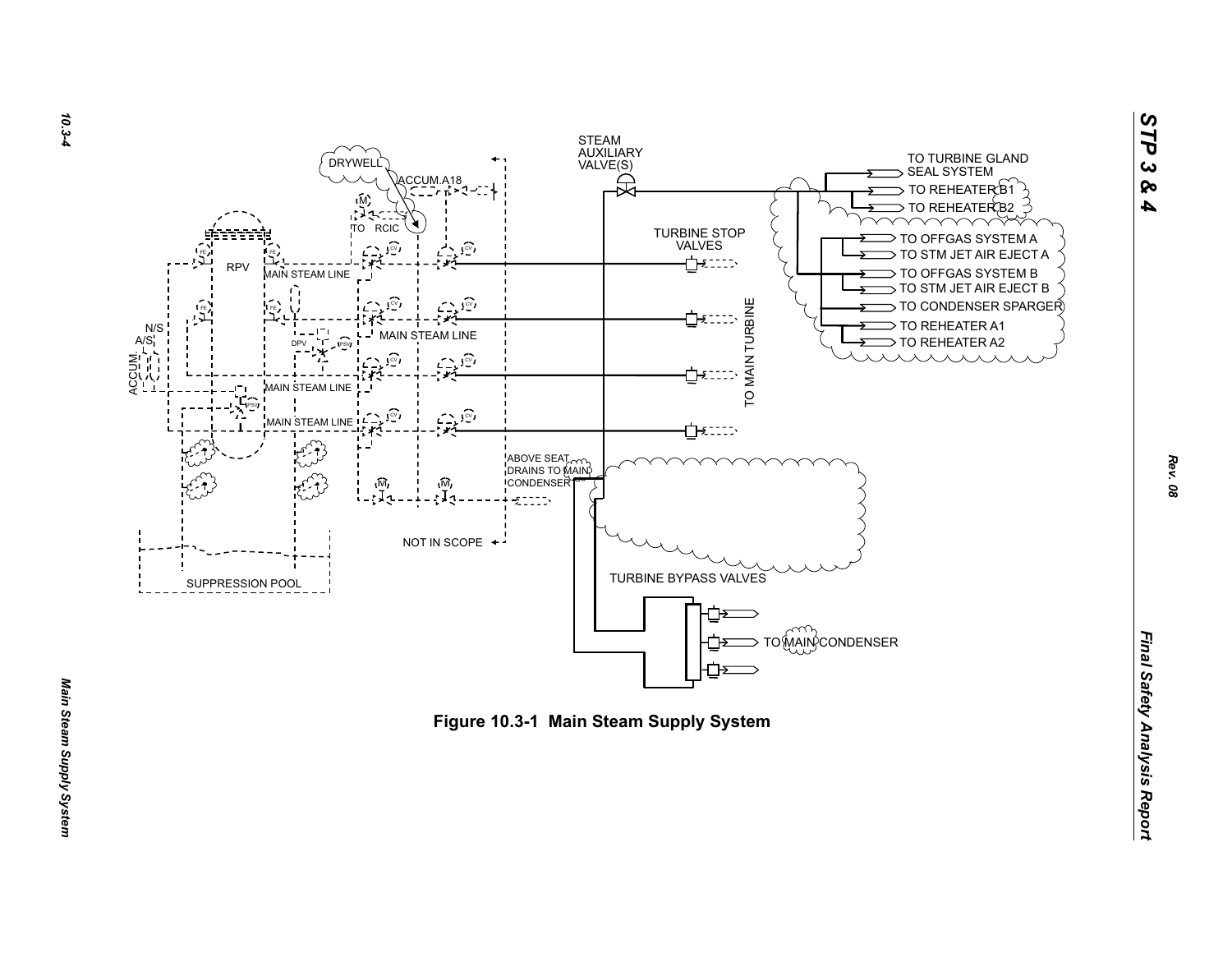



Main Steam Supply System